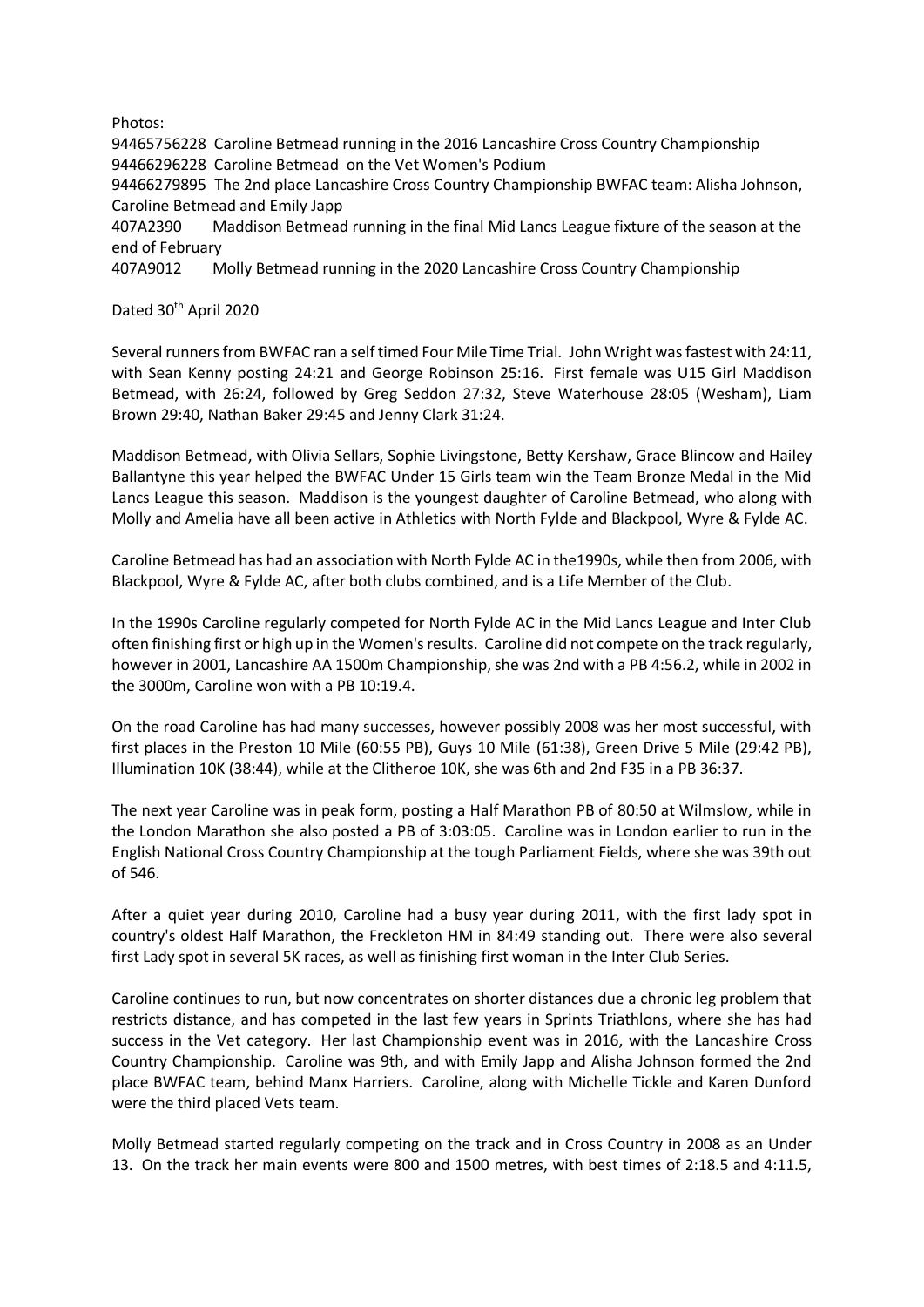with Molly competing in League meetings and performing well in the Lancashire Championships, winning in 2011 and 2013. In 2012 and 2013 competed at the English Schools Championships.

From early on Molly was always successful in Cross Country. In 2009 at the U13 race at the National Cross Country Championship held at Parliament Fields in London, she was 13th, in the 2011 U15G race Molly was 28th, and back at Parliament Fields in 2012 she was 5th in the U17W race. After winning the 2013th U17W Lancashire Schools Molly was 28th in the English Schools Cross Country Championship, while at the National Cross Country in Sunderland she was 8th in the U17W race. At the North of England Championship, Molly won the U20 Bronze medal and was 14th in the National.

In 2020 Molly returned to Cross Country, with 14th place in the Lancashire Championship and was 164th in the Senior Women's race at the National Cross Country Championship.

Captain Laura Lawler second Challenge was to run four miles by water, and joining the crew were Bev Gigli, Fran Connolly, Lisa Lambert, Nick Hume. The next Challenge is to run by three Pubs/Restaurants, three post boxes and three roads starting with the first initial of the runners surname.

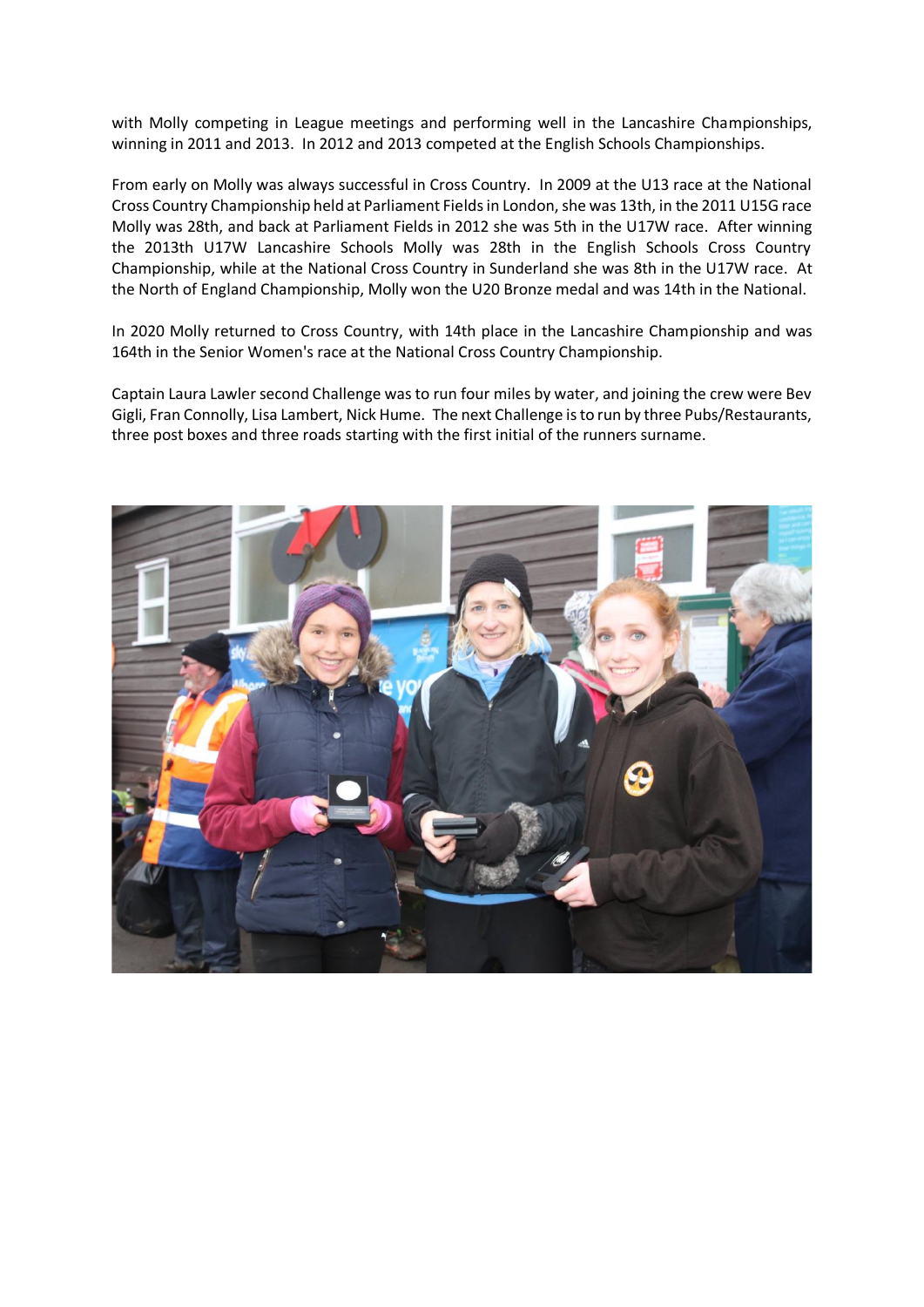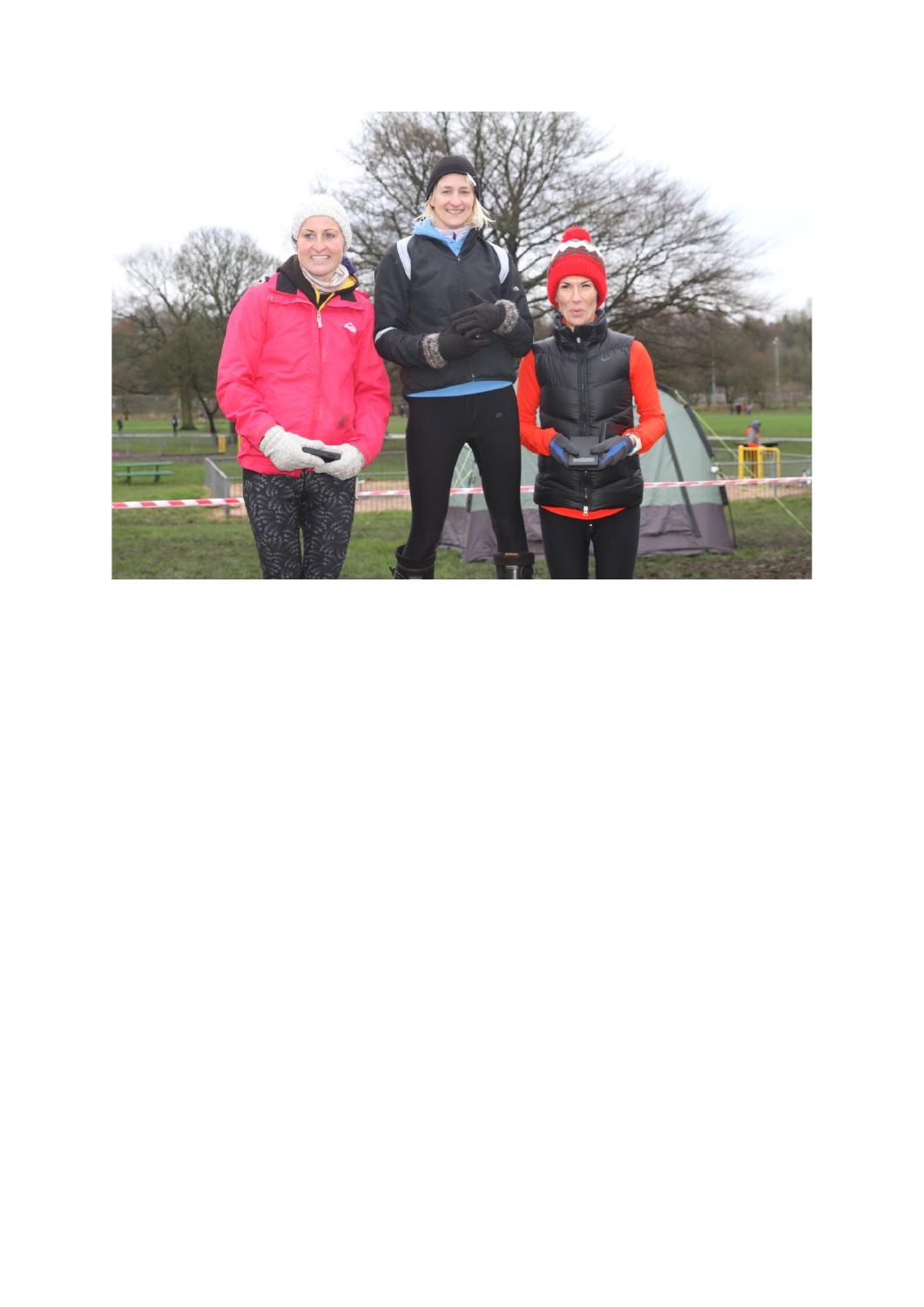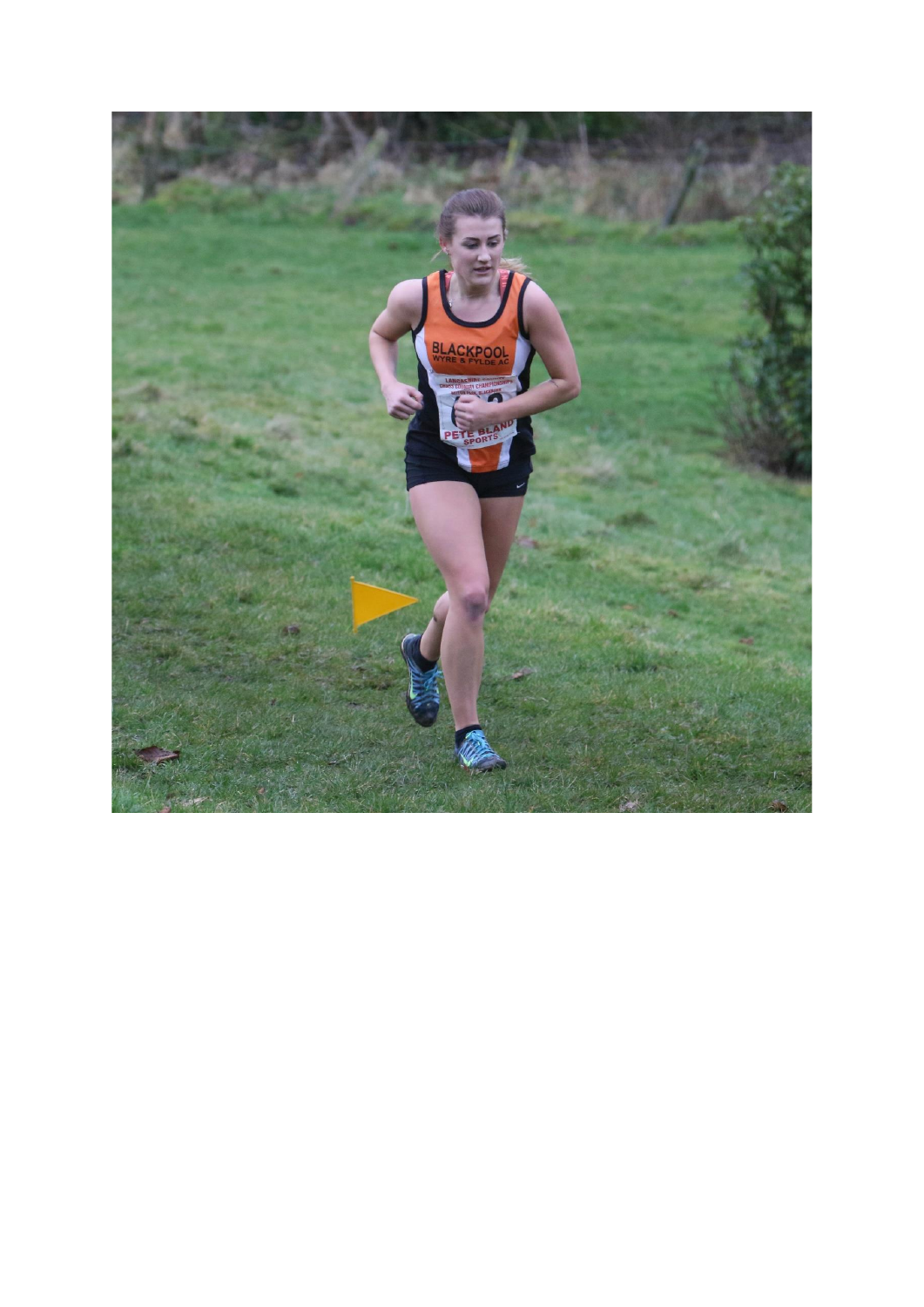